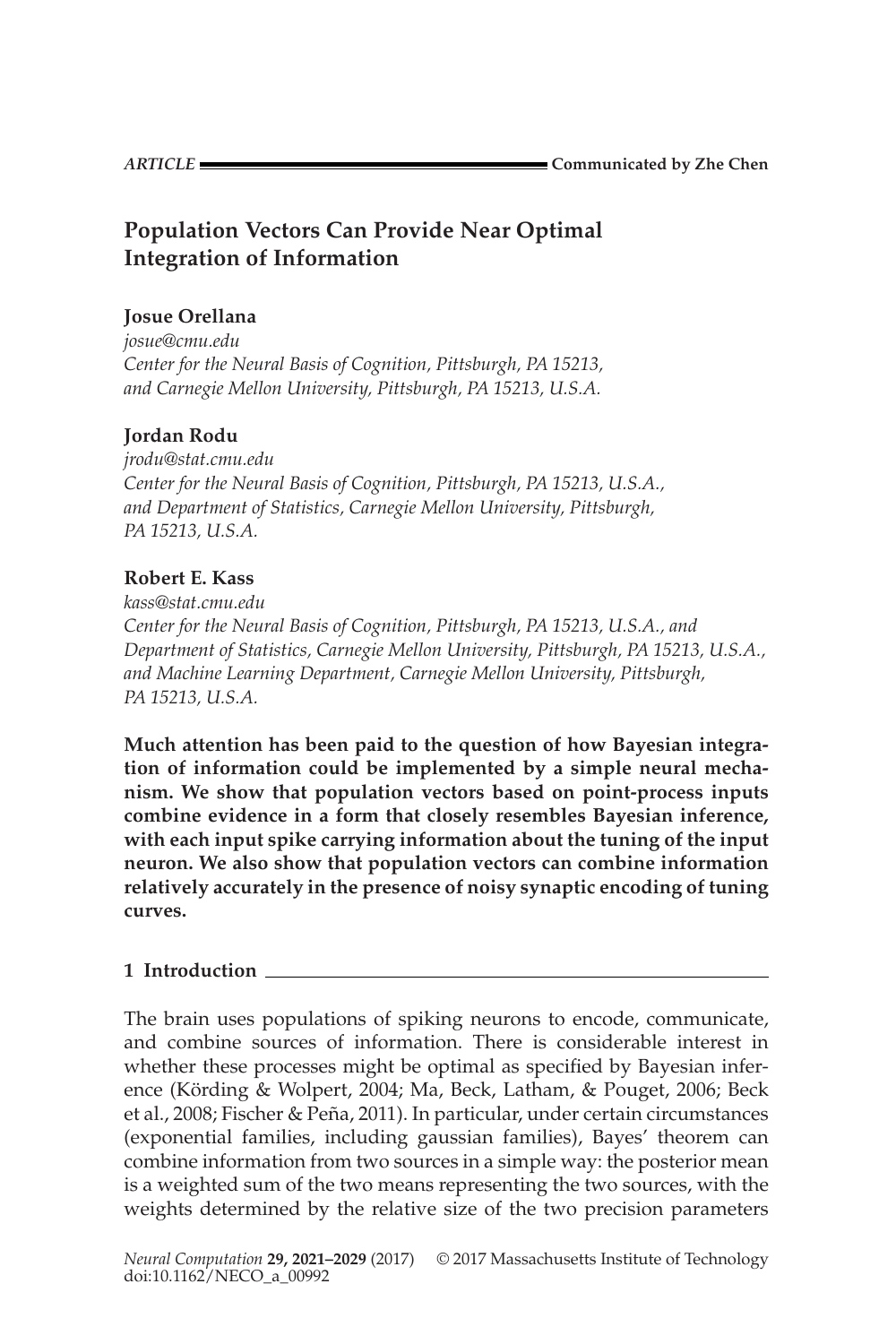(for gaussians, the two reciprocals of the variances). Here we consider the combination of information by population vectors. While population vectors were first introduced in the context of motor control (Georgopoulos, Schwartz, & Kettner, [1986\)](#page-8-0), our discussion concerns general cortical information processing.

Let  $\theta \in [0, 2\pi)$  be a directional tuning parameter and let  $\theta_n \in [0, 2\pi)$  be the preferred direction of neuron  $n$ , for  $n = 1, \ldots, N$ . We write the unit vector representation of  $\theta$  as  $u = u(\theta) = (\cos \theta, \sin \theta)$ . Let  $y_n$  be the spike count (in a given time window) for neuron *n*, and let  $\alpha = \sum_{n=1}^{N} y_n$  be the total number of spikes in the population. The unnormalized population vector is

$$
P = \sum_{n=1}^{N} y_n(\cos \theta_n, \sin \theta_n).
$$
 (1.1)

Let  $\bar{C} = \alpha^{-1} \Sigma_{n=1}^N y_n \cos \theta_n$  and  $\bar{S} = \alpha^{-1} \Sigma_{n=1}^N y_n \sin \theta_n$ . In directional data analysis,  $(\bar{C}, \bar{S})$ , which is analogous to the sample mean, is called the sample mean resultant vector, with length  $\bar{R} = ||(\bar{C}, \bar{S})||$ , and the corresponding sample precision is expressed as  $\bar{\kappa} = \alpha R$ . The estimate of direction provided by the population vector in angular form is

$$
\bar{\theta} = \arctan(\bar{S}/\bar{C})
$$
  
=  $\arctan\left(\frac{\sum_{n=1}^{N} y_n \sin \theta_n}{\sum_{n=1}^{N} y_n \cos \theta_n}\right)$ ,

and the corresponding unit vector estimate can be written as

$$
\bar{u} = (\cos \bar{\theta}, \sin \bar{\theta}).
$$

The points we make in this article are closely related to, but different from, observations made previously in the literature: first, population vectors combine information similarly to Bayes' theorem, using linear combinations with coefficients based on dispersions; second, population vectors can combine information relatively accurately in the presence of modest misspecifications in tuning curves.

### **2 Optimal Combination for von Mises Tuning Curves**

We take the spike counts to be random variables  $Y_n$  (observed values being  $y_n$ ) and assume the spike counts  $Y_n$  are Poisson distributed, independently across neurons, with means  $\lambda_n = f_n(\theta)$  where

$$
f_n(\theta) = A \exp\{B \cos(\theta - \theta_n)\}\
$$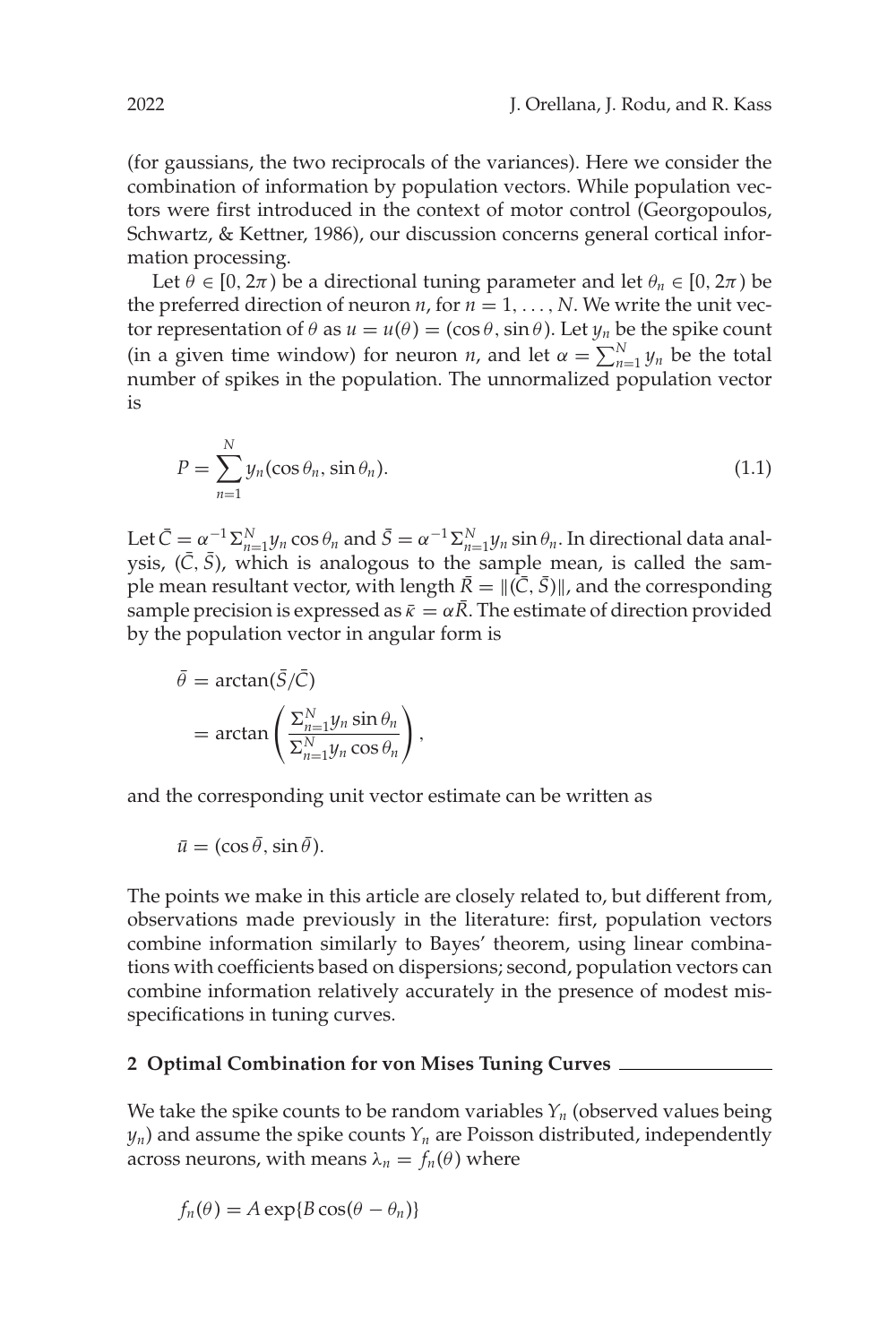has the form of a von Mises pdf (an exponential family on the unit circle; Fisher, [1996\)](#page-7-0). Using unit vectors, we can write this as

$$
f_n(\theta) = A \exp\{Bu^T u_n\},\
$$

where  $u_n = (\cos \theta_n, \sin \theta_n)$ . The population parameters are amplitude A and concentration *B*. For this model, Bayesian inference can be expressed in closed form. We review the posterior density of the stimulus given the population response:  $p(\theta | y) \propto p(y | \theta) p(\theta)$ , where  $p(y | \theta)$  is the likelihood and  $p(\theta)$  is the prior. For a uniform prior, if  $\sum_{n=1}^{N} f_n(\theta)$  is constant in  $\theta$ , the posterior distribution also has a von Mises form:  $p(\theta|\mathbf{y}) = \tilde{A} \exp{\{\hat{\kappa} \cos(\theta - \hat{\theta})\}}$ . Where *A* is a normalizing constant, we now focus on  $\hat{\kappa}$  and  $\hat{\theta}$ . The unnormalized posterior estimate of direction is given by

$$
Q = B \sum_{n=1}^{N} y_n(\cos \theta_n, \sin \theta_n).
$$

Let  $\hat{C} = B \sum_{n=1}^{N} y_n \cos(\theta_n)$  and  $\hat{S} = B \sum_{n=1}^{N} y_n \sin(\theta_n)$ . The precision of the posterior distribution may be summarized by  $\hat{\kappa} = ||(\hat{C}, \hat{S})||$ . The Bayes estimate in angular form is

$$
\hat{\theta} = \arctan(\hat{S}/\hat{C})
$$
  
=  $\arctan\left(\frac{\sum_{n=1}^{N} y_n \sin \theta_n}{\sum_{n=1}^{N} y_n \cos \theta_n}\right)$ ,

which can be written as a unit vector

$$
\hat{u} = (\cos \hat{\theta}, \sin \hat{\theta}).
$$

Note that  $\hat{\theta} = \bar{\theta}$ . In other words, in this special case of a population with von Mises tuning curves, all having the same precision coefficient *B*, with dense uniformly distributed preferred directions (specifically,  $\sum_{n=1}^{N} f_n(\theta)$ is constant in  $\theta$ ), and Poisson spiking, the population vector estimate of direction is also the Bayes estimate.

We can rewrite *Q* as

$$
Q = \hat{\kappa}\hat{u}.
$$

The posterior density based on combining two populations (see Figures 1A and 1B) is  $p(\theta | y_1, y_2) \propto p(\theta | y_1) p(\theta | y_2) p(\theta)$ . For a uniform prior, the posterior is also a von Mises distribution with unnormalized Bayes estimate of direction,

$$
Q_{combined} = \hat{\kappa}_1 \hat{u}_1 + \hat{\kappa}_2 \hat{u}_2,
$$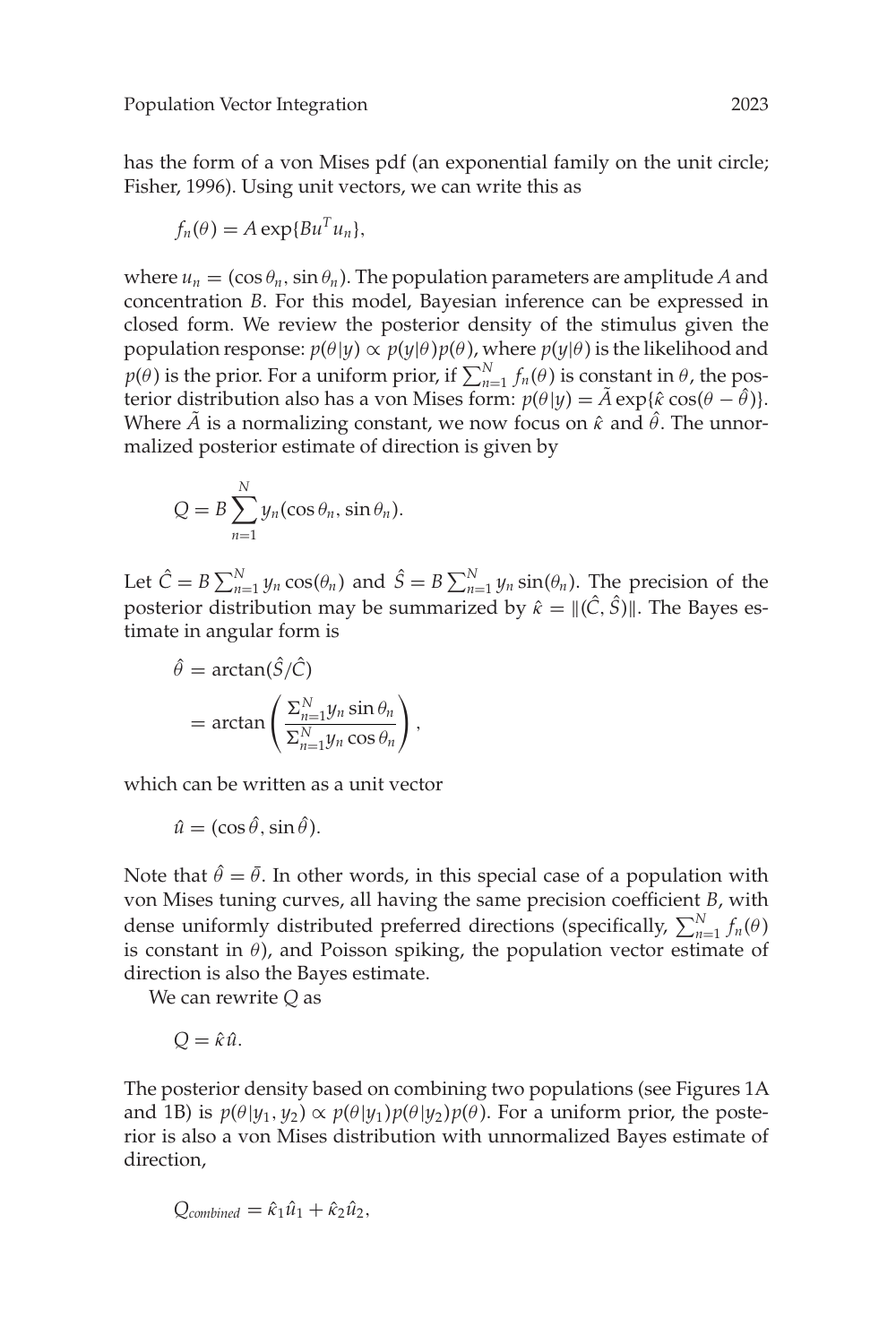

Figure 1: (A) Combining sources of information. Input: combining information within each distinct population (blank and stripes). Output: Combining information across populations to represent a tuning parameter  $\theta$ . (B) Two von Mises functions corresponding to different prototypical population tuning curves (Parameters:  $A1 = 2$ ,  $B1 = 2.5$ ;  $A2 = 0.4$ ,  $B2 = 5$ ). (C) Von Mises-like tuning curves, with fixed response range between 10 Hz and 40 Hz and variable tuning width. The tuning width is measured at half amplitude. For panels in the bottom row, the *blue* trace is PV and the *black* trace is maximum likelihood (Bayes). All results are in response to a stimulus of 0 degrees. (E) Combining input sources within a population for von Mises–like tuning curves with different widths. Here, the error can be much larger for PV at the narrower widths. (F, G, H) Examining robustness under wrong tuning models. The *asterisk* indicates that a wrong model has been used for tuning curve width (F), noise amplitude (G), and noise frequency (H). In each case, PV has smaller error at most settings. The true model is shown in panel D (gray), single-peak tuning curve width of 150 degrees. The black multipeak tuning curve in panel D includes additive cosine high-frequency noise over the stimulus, frequency  $= 10$  cycles/domain, amplitude = 2 Hz. The noise frequency was fixed at 10cycles/domain in G. The noise amplitude was fixed at 2 Hz in panel H. MSE is based on 5000 trials for all simulations.

and precision parameter  $\hat{\kappa}_3 = ||Q_{\text{combined}}||$ . The unit vector Bayes estimate becomes

$$
\hat{u}_3 = \hat{\kappa}_3^{-1}(\hat{\kappa}_1 \hat{u}_1 + \hat{\kappa}_2 \hat{u}_2). \tag{2.1}
$$

Note that the posterior distribution is determined by the location parameter  $\hat{u}_3$  and the precision parameter  $\hat{\kappa}_3$ .

### **3 Combining Information with Population Vectors**

Writing the unnormalized population vector as  $P = \alpha \bar{R} \bar{u}$ , we have

$$
P = \bar{\kappa} \bar{u},
$$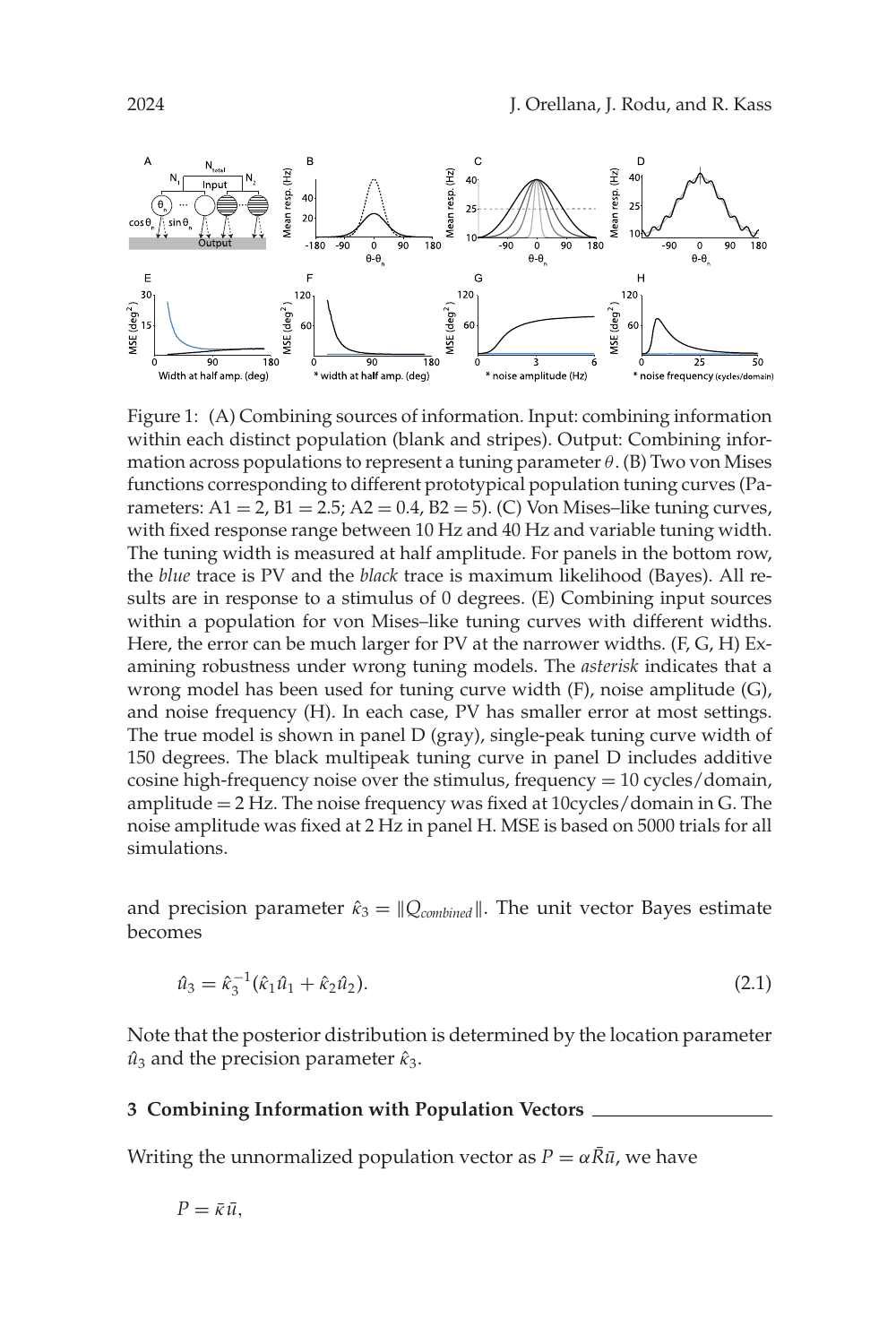and combining two populations, we get

$$
P_{combined} = \bar{\kappa}_1 \bar{u}_1 + \bar{\kappa}_2 \bar{u}_2.
$$

Let  $\bar{\kappa}_3 = ||P_{combined}||$ . The unit vector estimate becomes

$$
\bar{u}_3 = \bar{\kappa}_3^{-1} (\bar{\kappa}_1 \bar{u}_1 + \bar{\kappa}_2 \bar{u}_2), \tag{3.1}
$$

which is very similar to equation 2.1. Specifically, the unit vector representing the combined information is a linear combination of the unit vectors representing the information from each of the two populations, with coefficients proportional to their respective precisions.

### **4 Efficiency and Robustness**

We simulated  $N = 200$  input neurons, equally spaced  $\theta_n$ , under von Mises  $f_n(\theta)$  with a fixed response range (10–40 Hz). We define tuning width as the width of the tuning curves at half amplitude (see Figure 1C). The mean squared error (MSE) of PV  $(\bar{\theta})$  and optimal  $(\hat{\theta})$  estimators are plotted as a function of tuning width in Figure 1E. In this case, PV has high statistical efficiency.

Now we examine the performance of  $\bar{\theta}$  and  $\hat{\theta}$  when there is a mismatch between the data-generating model for  $\theta$  and the model assumed in computing the estimates. We consider both mismatches in tuning curve width (see Figure 1F) and mismatches due to high-frequency noise (see Figures 1G and 1H). For these departures from the data-generating model, PV is more robust. The simulation begins by generating trials from a true encoding model (see Figure 1D, gray single-peak tuning curve, 150 degree width). When decoding, we assume the respective wrong models (see Figures 1F to 1H) before computing the estimates of  $\theta$ . For all of these cases in Figures 1F to 1H, the error is smaller for PV than for the wrong-model optimal estimate.

#### **5 Discussion**

We wrote the Bayes estimate, equation 2.1, in the von Mises case for two reasons. First, it is a weighted sum of the location parameters, with weights determined by the relative size of the two precision parameters, analogous to the gaussian case. This could be viewed as a consequence of the von Mises distribution being an exponential family on the circle. In this special case, the posterior location and precision determine the posterior distribution itself. Although in principle the posterior density can be calculated too, this requires a normalization constant, and it is plausible that if the nervous system were propagating information in terms of posterior distributions,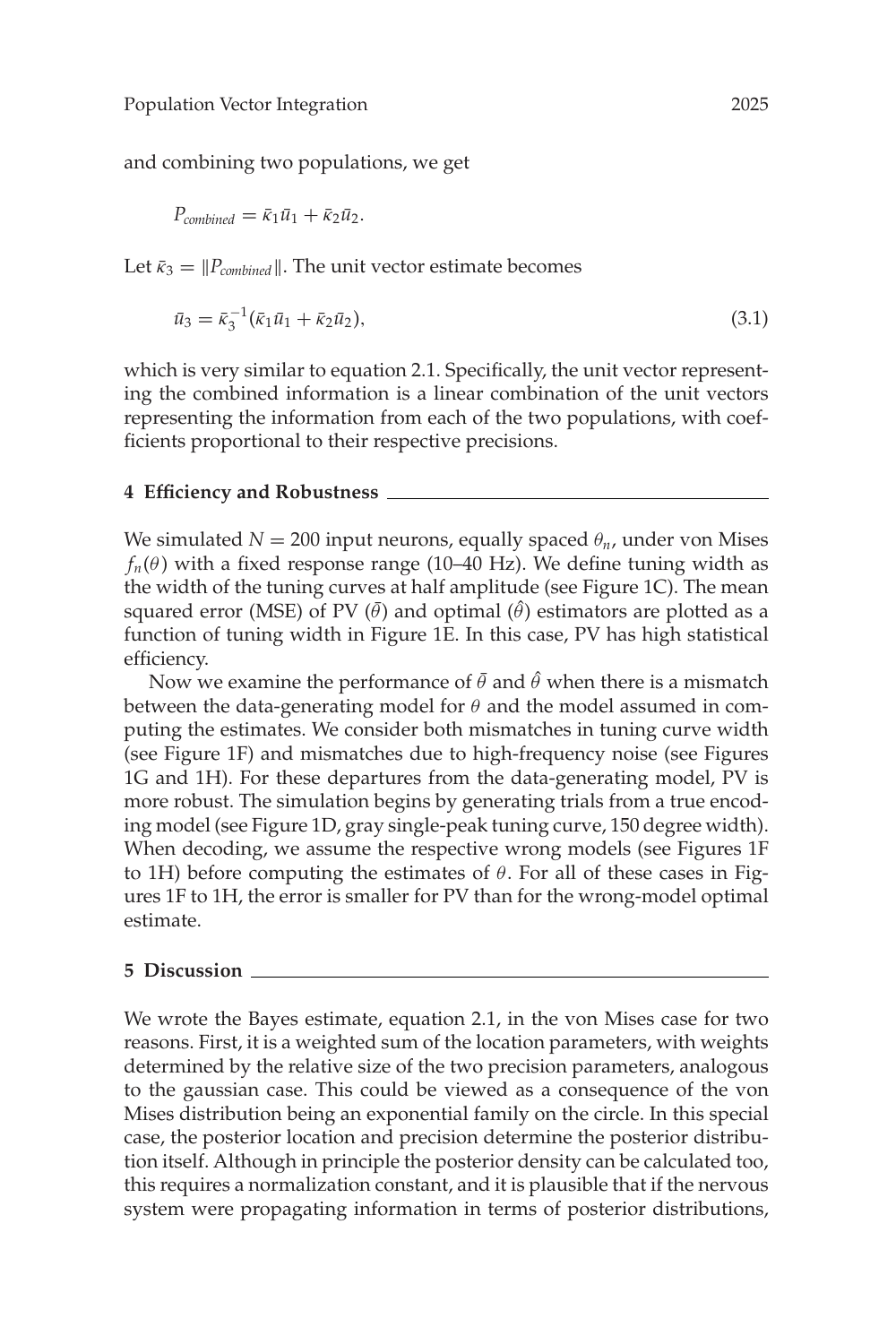it might use only location and precision at each step. This is part of the argument used by previous authors. Second, the Bayes estimate and the posterior precision are found from a merged population vector, meaning a population vector that merges the spike counts from the two populations, as in equation 3.1. More generally, regardless of the tuning curve, population vectors can provide Bayes-like integration of information in the sense that equation 3.1 is similar to equation 2.1, with uncertainty being represented by the magnitude of the vector (the shorter the vector, the greater the uncertainty). Exact optimality for von Mises tuning curves may be considered a special case of the more general basis function argument given by Ma et al. [\(2006\)](#page-8-0). However, the derivation in this special case is simpler mathematically and conceptually: we consider inputs to be point processes and require only that each upstream preferred direction  $\theta_n$  is encoded as a single pair of synapses in the form  $(\cos \theta_n, \sin \theta_n)$ , so that each spike from the upstream neuron contributes the information  $(\cos \theta_n, \sin \theta_n)$  toward the sum in equation 1.1; no auxiliary network computations (such as winnertake-all, or precision found from a separate gain calculation) are needed.

While optimal estimation using richer basis representations can accommodate subtle alterations in the shapes of tuning functions, synaptic encoding of these representations would run the risk of poor performance when there is noise in the synaptic weights. It is possible that by using only a pair of synapses for transmitting information, population vectors trade some loss of statistical efficiency for a gain in robustness. Our simulations show that in certain circumstances, population vector integration of information can be less sensitive to tuning curve misspecification than Bayesian integration. This is consistent with the observation that the population vector may be considered to involve the first Fourier component of a general tuning curve (Seung & Sompolinsky, [1993\)](#page-8-0), and it acts as a low-pass filter in the presence of high-frequency noise. Building on a different observation about the way population vectors can be considered Bayes-like (Shi & Griffiths, [2009\)](#page-8-0), the approach outlined by Ma et al. [\(2006\)](#page-8-0) has been adapted to account for features of the stimulus space (Ganguli & Simoncelli, [2014\)](#page-8-0), and the benefits of Bayesian integration have been documented in that context. It would be interesting to consider the extent to which such representations are robust to misspecifications of tuning curve basis functions represented by synaptic weights.

#### **Appendix A: Deriving the Likelihood of the Response**

$$
P(y|\theta) = \prod_{n=1}^{N} P(y_n|\theta)
$$
  
= 
$$
\prod_{n=1}^{N} Poisson(y_n; \lambda_n = f_n(\theta))
$$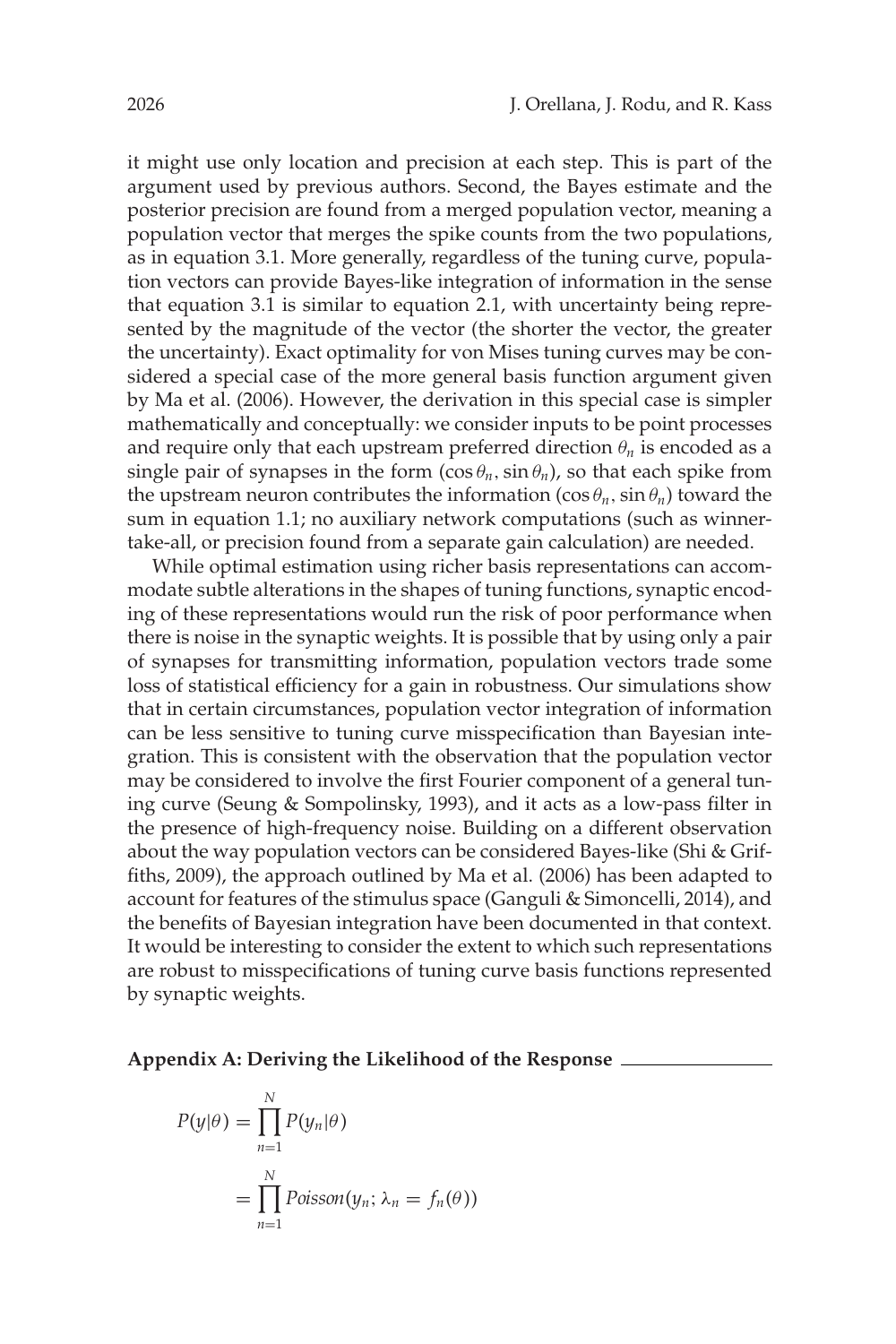Population Vector Integration 2027

$$
= \prod_{n=1}^{N} \left( \frac{f_n(\theta)^{y_n} \exp\{-f_n(\theta)\}}{y_n!} \right)
$$
  
\n
$$
= \left( \prod_{n=1}^{N} \frac{1}{y_n!} \right) \left( \exp\left\{-\sum_{n=1}^{N} f_n(\theta) \right\} \right) \left( \prod_{n=1}^{N} f_n(\theta)^{y_n} \right)
$$
  
\n
$$
= \left( \prod_{n=1}^{N} \frac{1}{y_n!} \right) \left( \exp\left\{-\sum_{n=1}^{N} f_n(\theta) \right\} \right) \left( \prod_{n=1}^{N} \exp\{y_n \log(f_n(\theta))\} \right)
$$
  
\n
$$
= \left( \prod_{n=1}^{N} \frac{1}{y_n!} \right) \left( \exp\left\{-\sum_{n=1}^{N} f_n(\theta) \right\} \right) \left( \exp\left\{\sum_{n=1}^{N} y_n \log(f_n(\theta)) \right\} \right)
$$
  
\n
$$
= \left( \prod_{n=1}^{N} \frac{1}{y_n!} \right) \left( \exp\left\{-\sum_{n=1}^{N} f_n(\theta) \right\} \right)
$$
  
\n
$$
\times \left( \exp\left\{\sum_{n=1}^{N} y_n \log(A \exp\{B \cos(\theta - \theta_n)\} \right\} \right)
$$
  
\n
$$
= \left( \prod_{n=1}^{N} \frac{1}{y_n!} \right) \left( \exp\left\{-\sum_{n=1}^{N} f_n(\theta) \right\} \right)
$$
  
\n
$$
\times \left( \exp\left\{\sum_{n=1}^{N} y_n (\log(A) + B \cos(\theta - \theta_n)) \right\} \right)
$$
  
\n
$$
= \left( \prod_{n=1}^{N} \frac{1}{y_n!} \right) \left( \exp\left\{-\sum_{n=1}^{N} f_n(\theta) \right\} \right) \left( \exp\left\{\sum_{n=1}^{N} y_n \log(A) \right\} \right)
$$
  
\n
$$
\times \left( \exp\left\{\sum_{n=1}^{N} y_n B \cos(\theta - \theta_n) \right\} \right)
$$
  
\n
$$
= \left( \prod_{n=1}^{N} \
$$

The first three terms on the left are constant over  $\theta$ . Hence,  $P(y|\theta)$  is simply an unnormalized von Mises distribution governed by the last term on the right.

Let  $\hat{S} = B \sum_{n=1}^{N} y_n \sin(\theta_n)$ , and  $\hat{C} = B \sum_{n=1}^{N} y_n \cos(\theta_n)$ . Then we can write,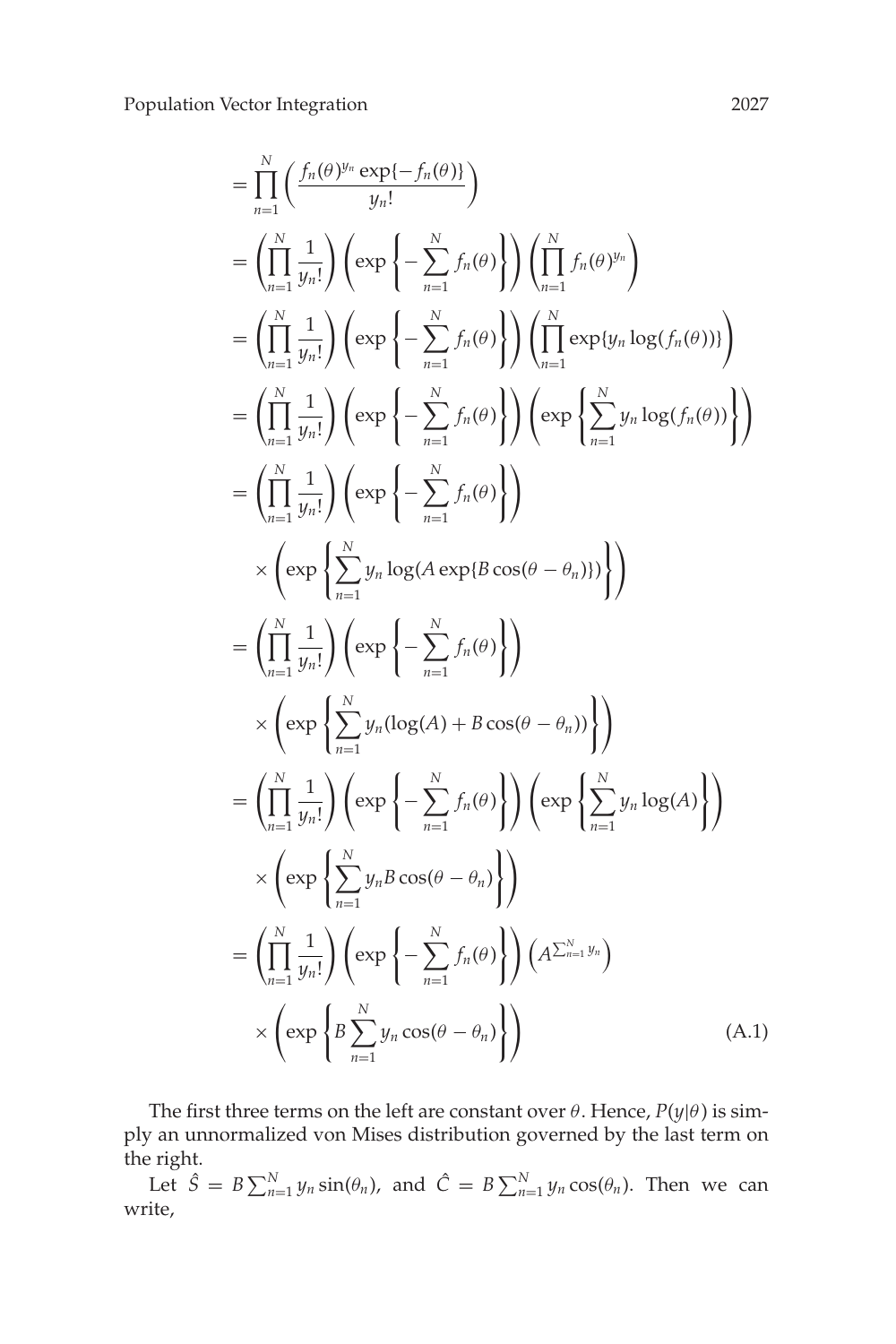$$
P(y|\theta) = \tilde{A}_1 \exp{\{\hat{\kappa} \cos(\theta - \hat{\theta})\}},\tag{A.2}
$$

where the concentration is  $\hat{\kappa} = ||(\hat{C}, \hat{S})||$ , the central tendency is  $\hat{\theta} =$ arctan( $\hat{S}/\hat{C}$ ),  $\hat{u} = (\cos \hat{\theta}, \sin \hat{\theta})$ , and  $\tilde{A}_1$  is a constant obtained from the three terms on the left.

### **Appendix B: Deriving the Posterior for a Single Population**

 $p(\theta|y) \propto p(y|\theta)p(\theta)$  where  $p(y|\theta)$  is the likelihood and  $p(\theta)$  is the prior. For a uniform prior and following the derivation in appendix A, the posterior distribution also has a von Mises form:  $p(\theta|y) = \tilde{A}_2 \exp{\{\hat{\kappa} \cos(\theta - \hat{\theta})\}}$ , where the normalizing constant is defined as  $\tilde{A}_2 = [2\pi I_0(\hat{\kappa})]^{-1}$  with  $I_0$  being the modified Bessel function of order zero.

# **Appendix C: Deriving the Combined Posterior for Two Populations**

The posterior density based on combining two populations is  $p(\theta | y_1, y_2) \propto$  $p(\theta | y_1) p(\theta | y_2) p(\theta)$ :

$$
P(\theta|y_1)P(\theta|y_2) \propto (\exp{\{\hat{\kappa}_1 \cos(\theta - \hat{\theta}_1)\}})(\exp{\{\hat{\kappa}_2 \cos(\theta - \hat{\theta}_2)\}})
$$
  
=  $\exp{\{\hat{\kappa}_1 \cos(\theta - \hat{\theta}_1) + \hat{\kappa}_2 \cos(\theta - \hat{\theta}_2)\}}$   
=  $\exp{\{\hat{\kappa}_3 \cos(\theta - \hat{\theta}_3)\}}.$  (C.1)

Let  $\hat{S}_3 = \sum_{n=1}^2 \hat{\kappa}_n \sin(\hat{\theta}_n)$ , and  $\hat{C}_3 = \sum_{i=1}^2 \hat{\kappa}_n \cos(\hat{\theta}_n)$ . Then we can write  $\hat{\kappa}_3 =$  $\|(\hat{C}_3, \hat{S}_3)\| = \|\hat{\kappa}_1\hat{u}_1 + \hat{\kappa}_2\hat{u}_2\|$ . The central tendency is  $\hat{\theta}_3 = \arctan(\hat{S}_3/\hat{C}_3)$ ,  $\hat{u}_3 =$  $(\cos \hat{\theta}_3, \sin \hat{\theta}_3) = \hat{\kappa}_3^{-1} (\hat{\kappa}_1 \hat{u}_1 + \hat{\kappa}_2 \hat{u}_2).$ 

For a uniform prior, the posterior is also a von Mises distribution,  $p(\theta|y_1, y_2) = \tilde{A}_3 \exp{\{\hat{\kappa}_3 \cos(\theta - \hat{\theta}_3)\}}$ , where  $\tilde{A}_3$  is a function of  $\hat{\kappa}_3$  and is computed in the same way as  $\tilde{A}_2$ .

#### **Acknowledgments**

This work was supported by grants from the National Institutes of Health: RO1 MH64537, R90DA023426, and 5R01NS050256.

#### **References**

- Beck, J. M., Ma, W. J., Kiani, R., Hanks, T., Churchland, A. K., Roitman, J., ... Pouget, A. (2008). Probabilistic population codes for Bayesian decision making. *Neuron*, *60*(6), 1142–1152.
- Fischer, B. J., & Peña, J. L. (2011). Owl's behavior and neural representation predicted by Bayesian inference. *Nature Neuroscience*, *14*(8), 1061–1066.
- Fisher, N. I. (1996). *Statistical analysis of circular data*. Cambridge: Cambridge University Press.

<span id="page-7-0"></span>